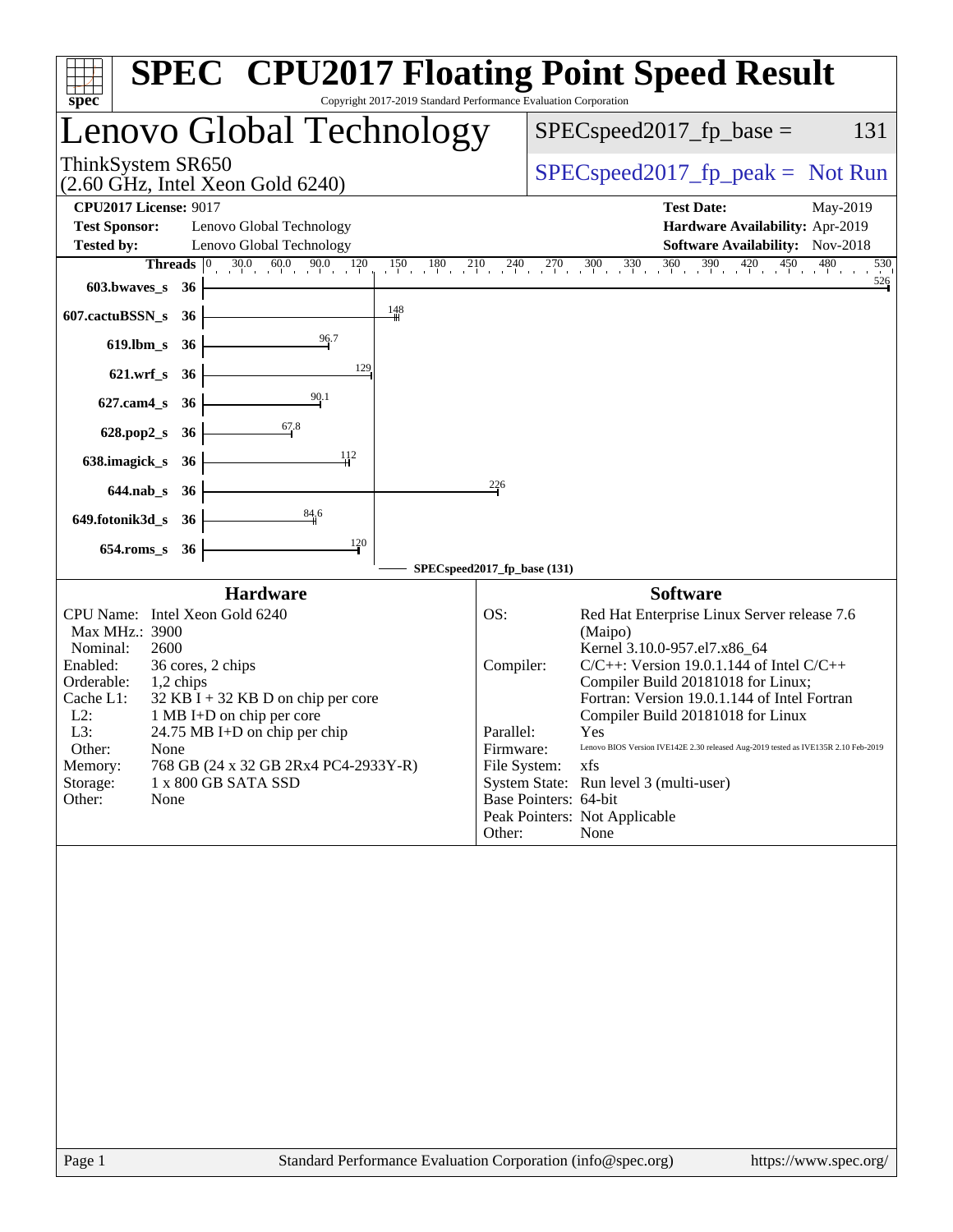

#### **[SPEC CPU2017 Floating Point Speed Result](http://www.spec.org/auto/cpu2017/Docs/result-fields.html#SPECCPU2017FloatingPointSpeedResult)** Copyright 2017-2019 Standard Performance Evaluation Corporation

## Lenovo Global Technology

(2.60 GHz, Intel Xeon Gold 6240)

ThinkSystem SR650<br>  $SPEC speed2017<sub>rfp</sub> peak = Not Run$ 

 $SPEC speed2017_f p\_base = 131$ 

**[Test Sponsor:](http://www.spec.org/auto/cpu2017/Docs/result-fields.html#TestSponsor)** Lenovo Global Technology **[Hardware Availability:](http://www.spec.org/auto/cpu2017/Docs/result-fields.html#HardwareAvailability)** Apr-2019 **[Tested by:](http://www.spec.org/auto/cpu2017/Docs/result-fields.html#Testedby)** Lenovo Global Technology **[Software Availability:](http://www.spec.org/auto/cpu2017/Docs/result-fields.html#SoftwareAvailability)** Nov-2018

**[CPU2017 License:](http://www.spec.org/auto/cpu2017/Docs/result-fields.html#CPU2017License)** 9017 **[Test Date:](http://www.spec.org/auto/cpu2017/Docs/result-fields.html#TestDate)** May-2019

#### **[Results Table](http://www.spec.org/auto/cpu2017/Docs/result-fields.html#ResultsTable)**

|                                   | <b>Base</b>                |                |                |                | <b>Peak</b> |                |            |                |                |              |                |              |                |              |
|-----------------------------------|----------------------------|----------------|----------------|----------------|-------------|----------------|------------|----------------|----------------|--------------|----------------|--------------|----------------|--------------|
| <b>Benchmark</b>                  | <b>Threads</b>             | <b>Seconds</b> | Ratio          | <b>Seconds</b> | Ratio       | <b>Seconds</b> | Ratio      | <b>Threads</b> | <b>Seconds</b> | <b>Ratio</b> | <b>Seconds</b> | <b>Ratio</b> | <b>Seconds</b> | <b>Ratio</b> |
| 603.bwayes s                      | 36                         | 112            | 526            | 112            | 527         | 112            | 526        |                |                |              |                |              |                |              |
| 607.cactuBSSN s                   | 36                         | <u> 113</u>    | 148            | 113            | 147         | 111            | 150        |                |                |              |                |              |                |              |
| $619.$ lbm s                      | 36                         | 54.1           | 96.9           | 54.1           | 96.7        | 54.4           | 96.3       |                |                |              |                |              |                |              |
| $621.wrf$ s                       | 36                         | 102            | 129            | 102            | 129         | 102            | 130        |                |                |              |                |              |                |              |
| $627$ .cam4 s                     | 36                         | 98.3           | 90.1           | 98.5           | 90.0        | 98.4           | 90.1       |                |                |              |                |              |                |              |
| $628.pop2_s$                      | 36                         | 174            | 68.1           | 175            | 67.8        | 175            | 67.8       |                |                |              |                |              |                |              |
| 638.imagick_s                     | 36                         | <u> 129</u>    | 112            | 132            | 109         | 128            | 113        |                |                |              |                |              |                |              |
| $644$ .nab s                      | 36                         | 77.3           | 226            | 77.3           | 226         | 77.2           | 226        |                |                |              |                |              |                |              |
| 649.fotonik3d s                   | 36                         | 105            | 86.5           | <u> 108</u>    | 84.6        | 108            | 84.4       |                |                |              |                |              |                |              |
| $654$ .roms s                     | 36                         | 132            | 119            | 131            | 120         | 132            | <b>120</b> |                |                |              |                |              |                |              |
| $SPEC speed2017$ fp base =<br>131 |                            |                |                |                |             |                |            |                |                |              |                |              |                |              |
|                                   | SPECspeed 2017 fp peak $=$ |                | <b>Not Run</b> |                |             |                |            |                |                |              |                |              |                |              |

Results appear in the [order in which they were run.](http://www.spec.org/auto/cpu2017/Docs/result-fields.html#RunOrder) Bold underlined text [indicates a median measurement](http://www.spec.org/auto/cpu2017/Docs/result-fields.html#Median).

#### **[Operating System Notes](http://www.spec.org/auto/cpu2017/Docs/result-fields.html#OperatingSystemNotes)**

Stack size set to unlimited using "ulimit -s unlimited"

#### **[General Notes](http://www.spec.org/auto/cpu2017/Docs/result-fields.html#GeneralNotes)**

Environment variables set by runcpu before the start of the run: KMP\_AFFINITY = "granularity=fine,compact" LD\_LIBRARY\_PATH = "/home/cpu2017-1.0.5-ic19.0u1/lib/intel64" OMP\_STACKSIZE = "192M"

 Binaries compiled on a system with 1x Intel Core i9-7900X CPU + 32GB RAM memory using Redhat Enterprise Linux 7.5 Transparent Huge Pages enabled by default Prior to runcpu invocation Filesystem page cache synced and cleared with: sync; echo 3> /proc/sys/vm/drop\_caches NA: The test sponsor attests, as of date of publication, that CVE-2017-5754 (Meltdown) is mitigated in the system as tested and documented. Yes: The test sponsor attests, as of date of publication, that CVE-2017-5753 (Spectre variant 1) is mitigated in the system as tested and documented. Yes: The test sponsor attests, as of date of publication, that CVE-2017-5715 (Spectre variant 2) is mitigated in the system as tested and documented. Yes: The test sponsor attests, as of date of publication, that CVE-2018-3640 (Spectre variant 3a) is mitigated in the system as tested and documented. Yes: The test sponsor attests, as of date of publication, that CVE-2018-3639 (Spectre variant 4) is mitigated in the system as tested and documented.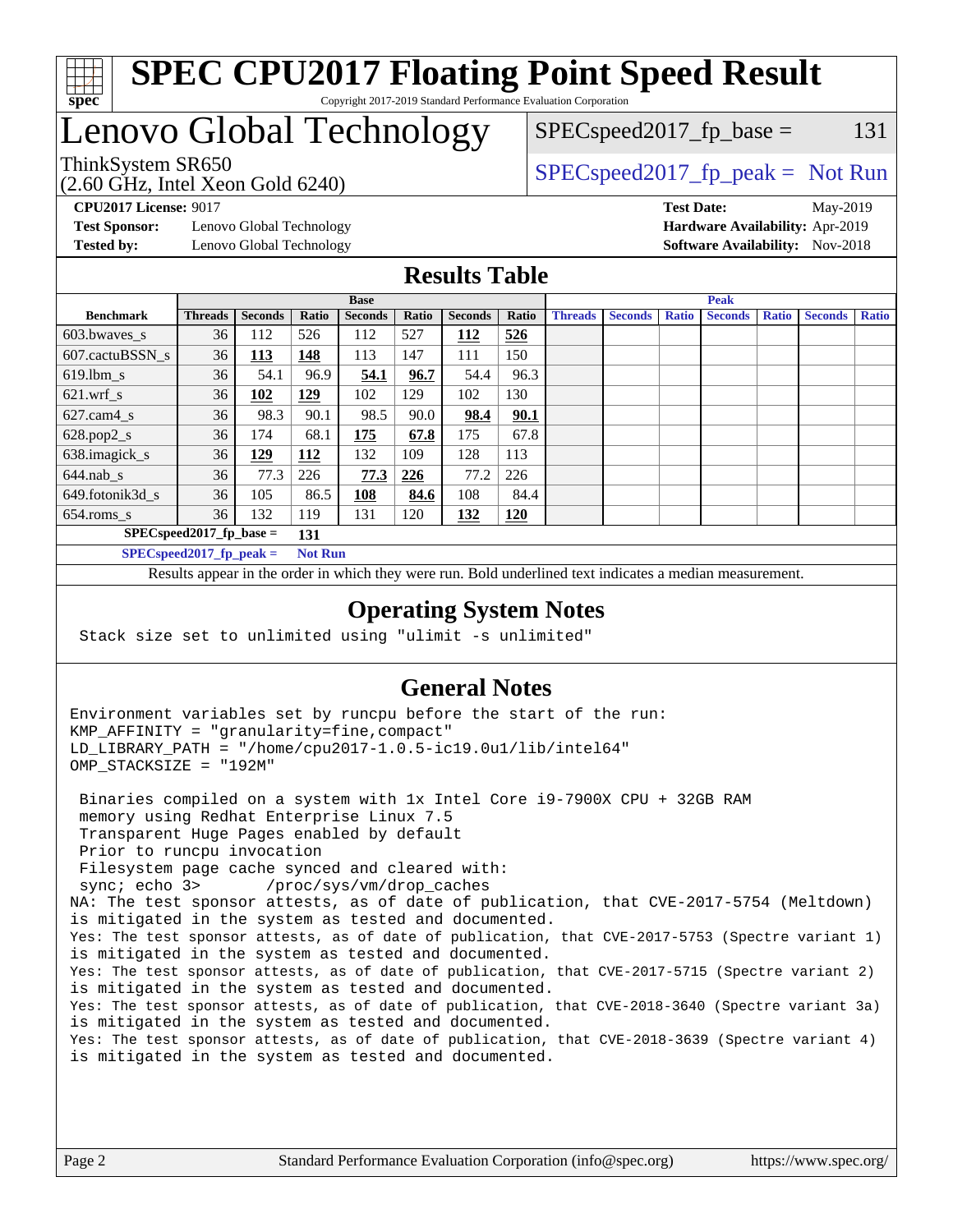| $spec^*$                                                                                                              | Copyright 2017-2019 Standard Performance Evaluation Corporation | <b>SPEC CPU2017 Floating Point Speed Result</b>                  |                                 |     |  |  |
|-----------------------------------------------------------------------------------------------------------------------|-----------------------------------------------------------------|------------------------------------------------------------------|---------------------------------|-----|--|--|
| Lenovo Global Technology                                                                                              |                                                                 | $SPEC speed2017fp base =$                                        |                                 | 131 |  |  |
| ThinkSystem SR650<br>$(2.60 \text{ GHz}, \text{Intel Xeon Gold } 6240)$                                               |                                                                 | $SPEC speed2017_fp\_peak = Not Run$                              |                                 |     |  |  |
| <b>CPU2017 License: 9017</b>                                                                                          |                                                                 | <b>Test Date:</b>                                                | May-2019                        |     |  |  |
| <b>Test Sponsor:</b><br>Lenovo Global Technology                                                                      |                                                                 |                                                                  | Hardware Availability: Apr-2019 |     |  |  |
| <b>Tested by:</b><br>Lenovo Global Technology                                                                         |                                                                 |                                                                  | Software Availability: Nov-2018 |     |  |  |
| <b>Platform Notes</b>                                                                                                 |                                                                 |                                                                  |                                 |     |  |  |
| BIOS configuration:                                                                                                   |                                                                 |                                                                  |                                 |     |  |  |
| Choose Operating Mode set to Maximum Performance                                                                      |                                                                 |                                                                  |                                 |     |  |  |
| Choose Operating Mode set to Custom Mode                                                                              |                                                                 |                                                                  |                                 |     |  |  |
| C-states set to Legacy<br>Hyper-Threading set to Disable                                                              |                                                                 |                                                                  |                                 |     |  |  |
| Adjacent Cache Prefetch set to Disable                                                                                |                                                                 |                                                                  |                                 |     |  |  |
| Stale AtoS set to Enable                                                                                              |                                                                 |                                                                  |                                 |     |  |  |
| Sysinfo program /home/cpu2017-1.0.5-ic19.0ul/bin/sysinfo                                                              |                                                                 |                                                                  |                                 |     |  |  |
| Rev: r5974 of 2018-05-19 9bcde8f2999c33d61f64985e45859ea9<br>running on localhost.localdomain Tue May 7 15:16:20 2019 |                                                                 |                                                                  |                                 |     |  |  |
|                                                                                                                       |                                                                 |                                                                  |                                 |     |  |  |
| SUT (System Under Test) info as seen by some common utilities.                                                        |                                                                 |                                                                  |                                 |     |  |  |
| For more information on this section, see                                                                             |                                                                 |                                                                  |                                 |     |  |  |
| https://www.spec.org/cpu2017/Docs/config.html#sysinfo                                                                 |                                                                 |                                                                  |                                 |     |  |  |
| From /proc/cpuinfo                                                                                                    |                                                                 |                                                                  |                                 |     |  |  |
| model name: Intel(R) Xeon(R) Gold 6240 CPU @ 2.60GHz                                                                  |                                                                 |                                                                  |                                 |     |  |  |
| "physical id"s (chips)<br>2                                                                                           |                                                                 |                                                                  |                                 |     |  |  |
| 36 "processors"                                                                                                       |                                                                 |                                                                  |                                 |     |  |  |
| cores, siblings (Caution: counting these is hw and system dependent. The following                                    |                                                                 |                                                                  |                                 |     |  |  |
| excerpts from /proc/cpuinfo might not be reliable. Use with caution.)<br>cpu cores : 18                               |                                                                 |                                                                  |                                 |     |  |  |
| siblings : 18                                                                                                         |                                                                 |                                                                  |                                 |     |  |  |
|                                                                                                                       |                                                                 | physical 0: cores 0 1 2 3 4 8 9 10 11 16 17 18 19 20 24 25 26 27 |                                 |     |  |  |
|                                                                                                                       |                                                                 | physical 1: cores 0 1 2 3 4 8 9 10 11 16 17 18 19 20 24 25 26 27 |                                 |     |  |  |
|                                                                                                                       |                                                                 |                                                                  |                                 |     |  |  |
| From 1scpu:<br>Architecture:                                                                                          | x86_64                                                          |                                                                  |                                 |     |  |  |
| $CPU$ op-mode(s):                                                                                                     | $32$ -bit, $64$ -bit                                            |                                                                  |                                 |     |  |  |
| Byte Order:                                                                                                           | Little Endian                                                   |                                                                  |                                 |     |  |  |
| CPU(s):                                                                                                               | 36                                                              |                                                                  |                                 |     |  |  |
| On-line $CPU(s)$ list:                                                                                                | $0 - 35$                                                        |                                                                  |                                 |     |  |  |
| Thread( $s$ ) per core:<br>Core(s) per socket:                                                                        | 1<br>18                                                         |                                                                  |                                 |     |  |  |
| Socket(s):                                                                                                            | 2                                                               |                                                                  |                                 |     |  |  |
| NUMA $node(s)$ :                                                                                                      | $\overline{a}$                                                  |                                                                  |                                 |     |  |  |
| Vendor ID:                                                                                                            | GenuineIntel                                                    |                                                                  |                                 |     |  |  |
| CPU family:                                                                                                           | 6                                                               |                                                                  |                                 |     |  |  |
| Model name:                                                                                                           | Model:<br>85<br>$Intel(R) Xeon(R) Gold 6240 CPU @ 2.60GHz$      |                                                                  |                                 |     |  |  |
| Stepping:<br>6                                                                                                        |                                                                 |                                                                  |                                 |     |  |  |
| CPU MHz:                                                                                                              | 2600.000                                                        |                                                                  |                                 |     |  |  |
| BogoMIPS:                                                                                                             | 5200.00                                                         |                                                                  |                                 |     |  |  |
| Virtualization:                                                                                                       | $VT - x$                                                        |                                                                  |                                 |     |  |  |
| L1d cache:<br>Lli cache:                                                                                              | 32K<br>32K                                                      |                                                                  |                                 |     |  |  |
| L2 cache:                                                                                                             | 1024K                                                           |                                                                  |                                 |     |  |  |
|                                                                                                                       |                                                                 |                                                                  |                                 |     |  |  |
|                                                                                                                       | (Continued on next page)                                        |                                                                  |                                 |     |  |  |
| Page 3                                                                                                                | Standard Performance Evaluation Corporation (info@spec.org)     |                                                                  | https://www.spec.org/           |     |  |  |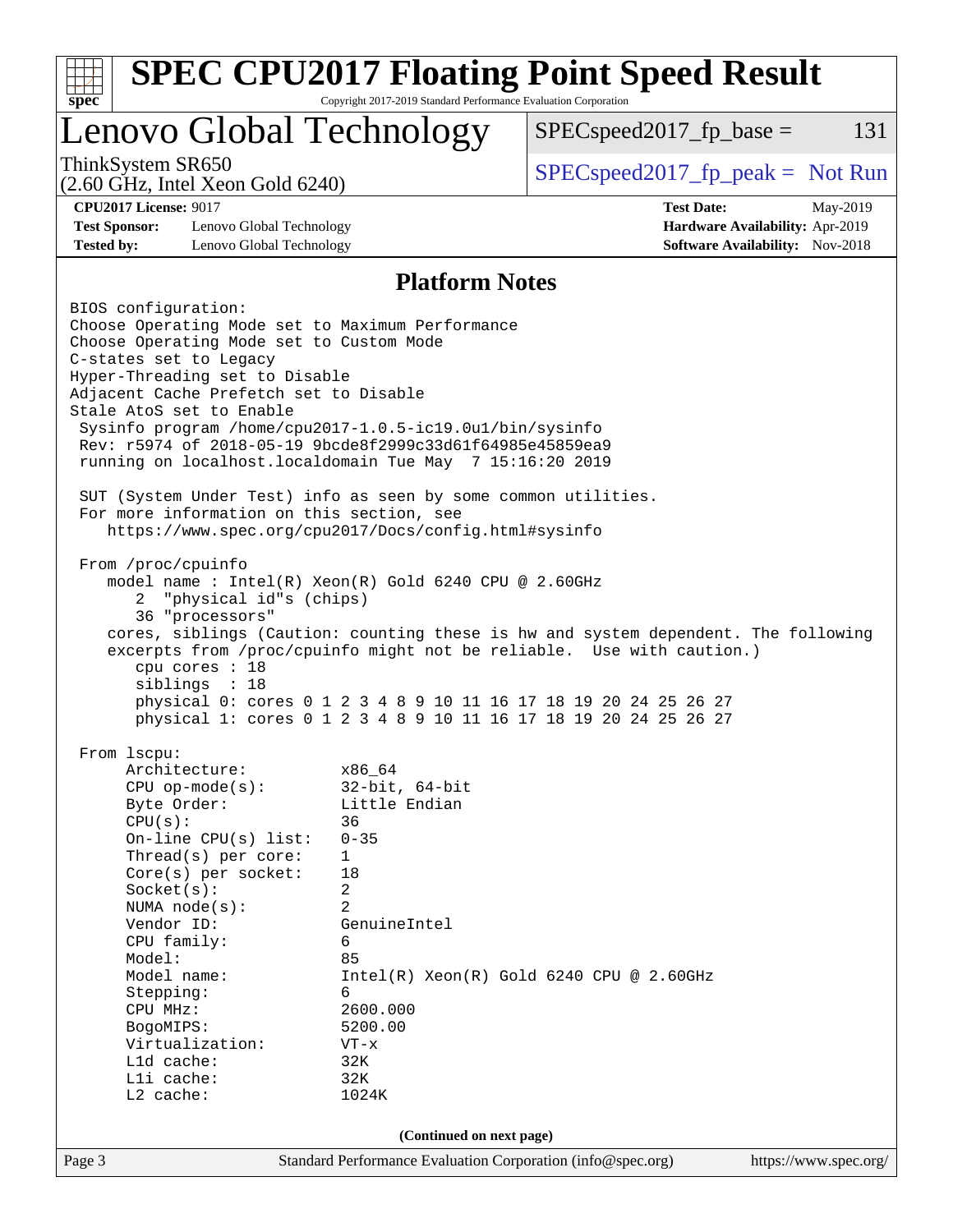| <b>SPEC CPU2017 Floating Point Speed Result</b><br>Spec<br>Copyright 2017-2019 Standard Performance Evaluation Corporation                                                                                                                                                                                                                                                                                                                                                                                                                                                                                                                                                                                                                                                                                                                                                                                                                                                                                                                                                                                                                                                                                                                                                                                                                                                                                                                                                                                                                                                                                                                                                                                                                                                                                                                                                                                     |                                                                    |
|----------------------------------------------------------------------------------------------------------------------------------------------------------------------------------------------------------------------------------------------------------------------------------------------------------------------------------------------------------------------------------------------------------------------------------------------------------------------------------------------------------------------------------------------------------------------------------------------------------------------------------------------------------------------------------------------------------------------------------------------------------------------------------------------------------------------------------------------------------------------------------------------------------------------------------------------------------------------------------------------------------------------------------------------------------------------------------------------------------------------------------------------------------------------------------------------------------------------------------------------------------------------------------------------------------------------------------------------------------------------------------------------------------------------------------------------------------------------------------------------------------------------------------------------------------------------------------------------------------------------------------------------------------------------------------------------------------------------------------------------------------------------------------------------------------------------------------------------------------------------------------------------------------------|--------------------------------------------------------------------|
| Lenovo Global Technology                                                                                                                                                                                                                                                                                                                                                                                                                                                                                                                                                                                                                                                                                                                                                                                                                                                                                                                                                                                                                                                                                                                                                                                                                                                                                                                                                                                                                                                                                                                                                                                                                                                                                                                                                                                                                                                                                       | $SPEC speed2017fr base =$<br>131                                   |
| ThinkSystem SR650<br>$(2.60 \text{ GHz}, \text{Intel Xeon Gold } 6240)$                                                                                                                                                                                                                                                                                                                                                                                                                                                                                                                                                                                                                                                                                                                                                                                                                                                                                                                                                                                                                                                                                                                                                                                                                                                                                                                                                                                                                                                                                                                                                                                                                                                                                                                                                                                                                                        | $SPEC speed2017fr peak = Not Run$                                  |
| <b>CPU2017 License: 9017</b>                                                                                                                                                                                                                                                                                                                                                                                                                                                                                                                                                                                                                                                                                                                                                                                                                                                                                                                                                                                                                                                                                                                                                                                                                                                                                                                                                                                                                                                                                                                                                                                                                                                                                                                                                                                                                                                                                   | <b>Test Date:</b><br>May-2019                                      |
| <b>Test Sponsor:</b><br>Lenovo Global Technology<br><b>Tested by:</b><br>Lenovo Global Technology                                                                                                                                                                                                                                                                                                                                                                                                                                                                                                                                                                                                                                                                                                                                                                                                                                                                                                                                                                                                                                                                                                                                                                                                                                                                                                                                                                                                                                                                                                                                                                                                                                                                                                                                                                                                              | Hardware Availability: Apr-2019<br>Software Availability: Nov-2018 |
| <b>Platform Notes (Continued)</b>                                                                                                                                                                                                                                                                                                                                                                                                                                                                                                                                                                                                                                                                                                                                                                                                                                                                                                                                                                                                                                                                                                                                                                                                                                                                                                                                                                                                                                                                                                                                                                                                                                                                                                                                                                                                                                                                              |                                                                    |
| $L3$ cache:<br>25344K<br>NUMA node0 CPU(s):<br>$0 - 17$<br>NUMA nodel CPU(s):<br>$18 - 35$<br>Flaqs:<br>pat pse36 clflush dts acpi mmx fxsr sse sse2 ss ht tm pbe syscall nx pdpelgb rdtscp<br>lm constant_tsc art arch_perfmon pebs bts rep_good nopl xtopology nonstop_tsc<br>aperfmperf eagerfpu pni pclmulqdq dtes64 monitor ds_cpl vmx smx est tm2 ssse3 sdbg<br>fma cx16 xtpr pdcm pcid dca sse4_1 sse4_2 x2apic movbe popcnt tsc_deadline_timer aes<br>xsave avx f16c rdrand lahf_lm abm 3dnowprefetch epb cat_13 cdp_13 intel_pt ssbd mba<br>ibrs ibpb stibp ibrs_enhanced tpr_shadow vnmi flexpriority ept vpid fsgsbase<br>tsc_adjust bmil hle avx2 smep bmi2 erms invpcid rtm cqm mpx rdt_a avx512f avx512dq<br>rdseed adx smap clflushopt clwb avx512cd avx512bw avx512vl xsaveopt xsavec xgetbvl<br>cqm_llc cqm_occup_llc cqm_mbm_total cqm_mbm_local dtherm ida arat pln pts pku ospke<br>avx512_vnni spec_ctrl intel_stibp flush_lld arch_capabilities<br>/proc/cpuinfo cache data<br>cache size : 25344 KB<br>From numactl --hardware WARNING: a numactl 'node' might or might not correspond to a<br>physical chip.<br>$available: 2 nodes (0-1)$<br>node 0 cpus: 0 1 2 3 4 5 6 7 8 9 10 11 12 13 14 15 16 17<br>node 0 size: 392828 MB<br>node 0 free: 383865 MB<br>node 1 cpus: 18 19 20 21 22 23 24 25 26 27 28 29 30 31 32 33 34 35<br>node 1 size: 393216 MB<br>node 1 free: 384199 MB<br>node distances:<br>node<br>0<br>1<br>0:<br>10<br>21<br>1:<br>21<br>10<br>From /proc/meminfo<br>MemTotal:<br>792178756 kB<br>HugePages_Total:<br>0<br>Hugepagesize:<br>2048 kB<br>From /etc/*release* /etc/*version*<br>os-release:<br>NAME="Red Hat Enterprise Linux Server"<br>VERSION="7.6 (Maipo)"<br>ID="rhel"<br>ID_LIKE="fedora"<br>VARIANT="Server"<br>VARIANT_ID="server"<br>VERSION_ID="7.6"<br>PRETTY_NAME="Red Hat Enterprise Linux Server 7.6 (Maipo)"<br>(Continued on next page) | fpu vme de pse tsc msr pae mce cx8 apic sep mtrr pge mca cmov      |
| Page 4<br>Standard Performance Evaluation Corporation (info@spec.org)                                                                                                                                                                                                                                                                                                                                                                                                                                                                                                                                                                                                                                                                                                                                                                                                                                                                                                                                                                                                                                                                                                                                                                                                                                                                                                                                                                                                                                                                                                                                                                                                                                                                                                                                                                                                                                          | https://www.spec.org/                                              |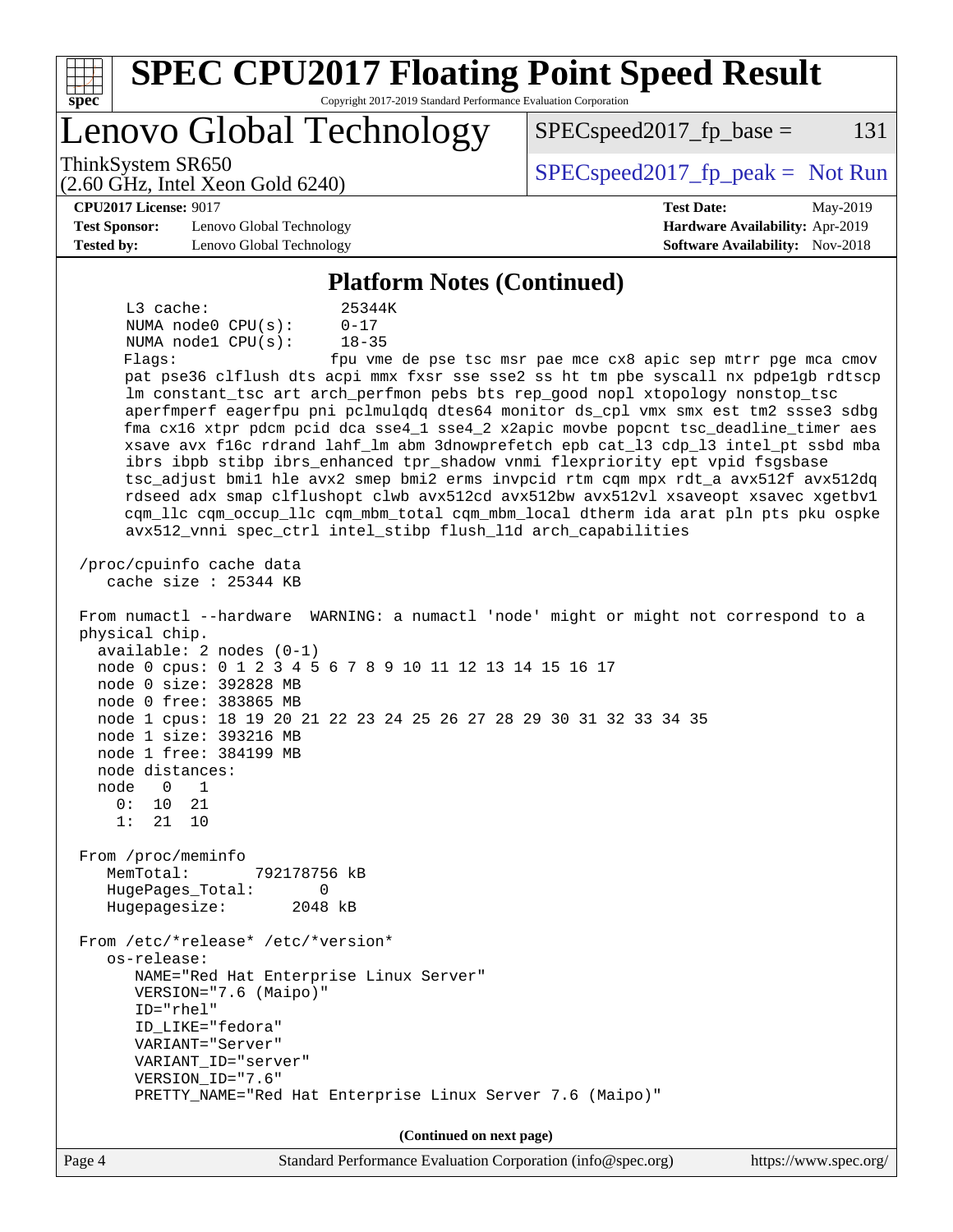

Copyright (C) 1985-2018 Intel Corporation. All rights reserved.

Page 5 Standard Performance Evaluation Corporation [\(info@spec.org\)](mailto:info@spec.org) <https://www.spec.org/> **(Continued on next page)**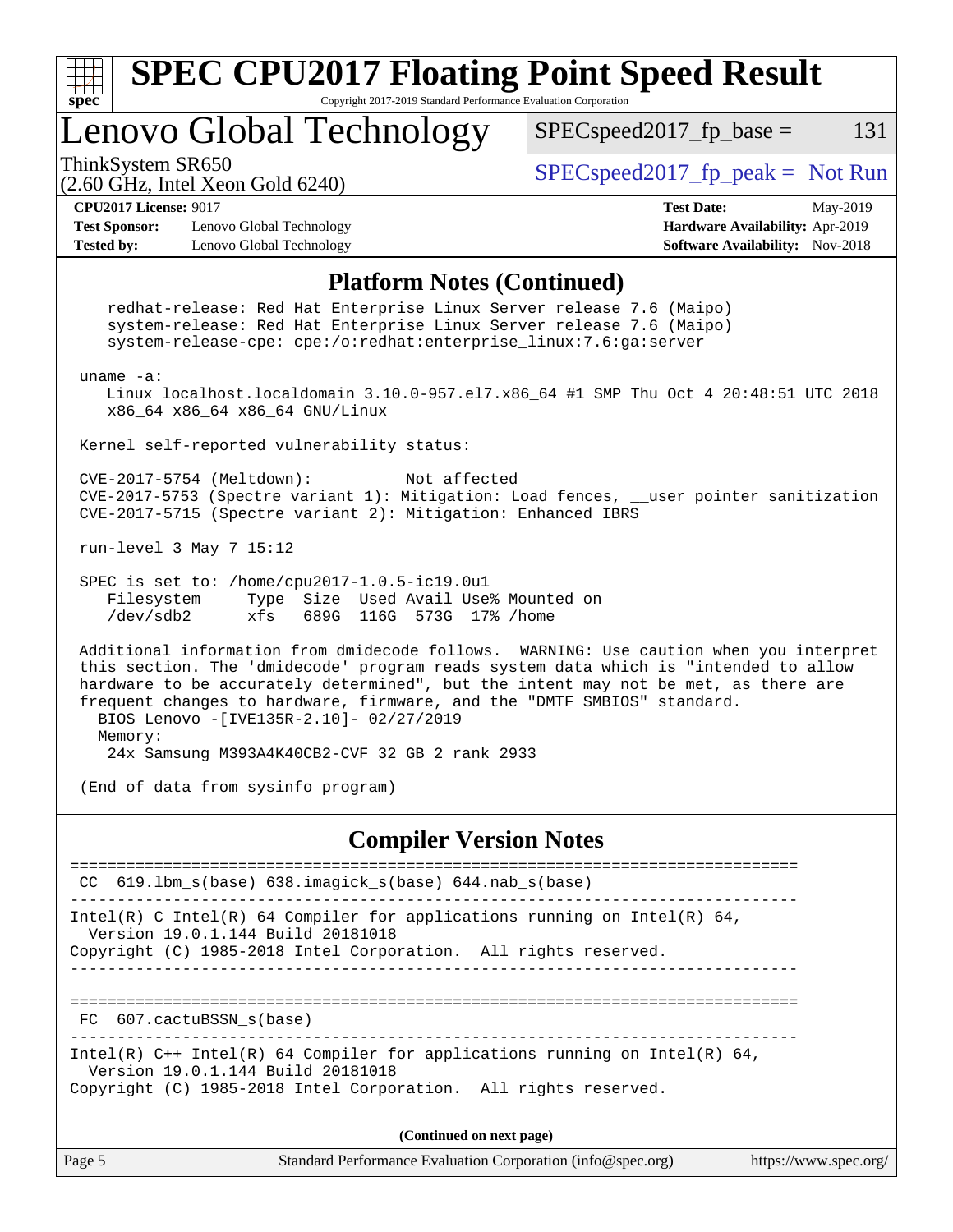

# **[SPEC CPU2017 Floating Point Speed Result](http://www.spec.org/auto/cpu2017/Docs/result-fields.html#SPECCPU2017FloatingPointSpeedResult)**

Copyright 2017-2019 Standard Performance Evaluation Corporation

## Lenovo Global Technology

ThinkSystem SR650<br>  $(2.60 \text{ GHz. Intel Yoon Gold } 6240)$  [SPECspeed2017\\_fp\\_peak =](http://www.spec.org/auto/cpu2017/Docs/result-fields.html#SPECspeed2017fppeak) Not Run

 $SPEC speed2017_fp\_base = 131$ 

(2.60 GHz, Intel Xeon Gold 6240)

**[CPU2017 License:](http://www.spec.org/auto/cpu2017/Docs/result-fields.html#CPU2017License)** 9017 **[Test Date:](http://www.spec.org/auto/cpu2017/Docs/result-fields.html#TestDate)** May-2019 **[Test Sponsor:](http://www.spec.org/auto/cpu2017/Docs/result-fields.html#TestSponsor)** Lenovo Global Technology **[Hardware Availability:](http://www.spec.org/auto/cpu2017/Docs/result-fields.html#HardwareAvailability)** Apr-2019 **[Tested by:](http://www.spec.org/auto/cpu2017/Docs/result-fields.html#Testedby)** Lenovo Global Technology **[Software Availability:](http://www.spec.org/auto/cpu2017/Docs/result-fields.html#SoftwareAvailability)** Nov-2018

### **[Compiler Version Notes \(Continued\)](http://www.spec.org/auto/cpu2017/Docs/result-fields.html#CompilerVersionNotes)**

| Intel(R) C Intel(R) 64 Compiler for applications running on Intel(R) 64,<br>Version 19.0.1.144 Build 20181018<br>Copyright (C) 1985-2018 Intel Corporation. All rights reserved.<br>Intel(R) Fortran Intel(R) 64 Compiler for applications running on Intel(R)<br>64, Version 19.0.1.144 Build 20181018<br>Copyright (C) 1985-2018 Intel Corporation. All rights reserved. |  |  |  |  |  |
|----------------------------------------------------------------------------------------------------------------------------------------------------------------------------------------------------------------------------------------------------------------------------------------------------------------------------------------------------------------------------|--|--|--|--|--|
| 603.bwaves s(base) 649.fotonik3d s(base) 654.roms s(base)<br>FC.                                                                                                                                                                                                                                                                                                           |  |  |  |  |  |
| Intel(R) Fortran Intel(R) 64 Compiler for applications running on Intel(R)<br>64, Version 19.0.1.144 Build 20181018<br>Copyright (C) 1985-2018 Intel Corporation. All rights reserved.                                                                                                                                                                                     |  |  |  |  |  |
| CC $621.wrf$ s(base) $627.cam4$ s(base) $628.pop2$ s(base)                                                                                                                                                                                                                                                                                                                 |  |  |  |  |  |
| Intel(R) Fortran Intel(R) 64 Compiler for applications running on Intel(R)<br>64, Version 19.0.1.144 Build 20181018<br>Copyright (C) 1985-2018 Intel Corporation. All rights reserved.<br>Intel(R) C Intel(R) 64 Compiler for applications running on Intel(R) 64,<br>Version 19.0.1.144 Build 20181018<br>Copyright (C) 1985-2018 Intel Corporation. All rights reserved. |  |  |  |  |  |

## **[Base Compiler Invocation](http://www.spec.org/auto/cpu2017/Docs/result-fields.html#BaseCompilerInvocation)**

[C benchmarks](http://www.spec.org/auto/cpu2017/Docs/result-fields.html#Cbenchmarks):  $\text{icc}$  -m64 -std=c11 [Fortran benchmarks](http://www.spec.org/auto/cpu2017/Docs/result-fields.html#Fortranbenchmarks): [ifort -m64](http://www.spec.org/cpu2017/results/res2019q3/cpu2017-20190708-16016.flags.html#user_FCbase_intel_ifort_64bit_24f2bb282fbaeffd6157abe4f878425411749daecae9a33200eee2bee2fe76f3b89351d69a8130dd5949958ce389cf37ff59a95e7a40d588e8d3a57e0c3fd751) [Benchmarks using both Fortran and C](http://www.spec.org/auto/cpu2017/Docs/result-fields.html#BenchmarksusingbothFortranandC): [ifort -m64](http://www.spec.org/cpu2017/results/res2019q3/cpu2017-20190708-16016.flags.html#user_CC_FCbase_intel_ifort_64bit_24f2bb282fbaeffd6157abe4f878425411749daecae9a33200eee2bee2fe76f3b89351d69a8130dd5949958ce389cf37ff59a95e7a40d588e8d3a57e0c3fd751) [icc -m64 -std=c11](http://www.spec.org/cpu2017/results/res2019q3/cpu2017-20190708-16016.flags.html#user_CC_FCbase_intel_icc_64bit_c11_33ee0cdaae7deeeab2a9725423ba97205ce30f63b9926c2519791662299b76a0318f32ddfffdc46587804de3178b4f9328c46fa7c2b0cd779d7a61945c91cd35) [Benchmarks using Fortran, C, and C++:](http://www.spec.org/auto/cpu2017/Docs/result-fields.html#BenchmarksusingFortranCandCXX) [icpc -m64](http://www.spec.org/cpu2017/results/res2019q3/cpu2017-20190708-16016.flags.html#user_CC_CXX_FCbase_intel_icpc_64bit_4ecb2543ae3f1412ef961e0650ca070fec7b7afdcd6ed48761b84423119d1bf6bdf5cad15b44d48e7256388bc77273b966e5eb805aefd121eb22e9299b2ec9d9) [icc -m64 -std=c11](http://www.spec.org/cpu2017/results/res2019q3/cpu2017-20190708-16016.flags.html#user_CC_CXX_FCbase_intel_icc_64bit_c11_33ee0cdaae7deeeab2a9725423ba97205ce30f63b9926c2519791662299b76a0318f32ddfffdc46587804de3178b4f9328c46fa7c2b0cd779d7a61945c91cd35) [ifort -m64](http://www.spec.org/cpu2017/results/res2019q3/cpu2017-20190708-16016.flags.html#user_CC_CXX_FCbase_intel_ifort_64bit_24f2bb282fbaeffd6157abe4f878425411749daecae9a33200eee2bee2fe76f3b89351d69a8130dd5949958ce389cf37ff59a95e7a40d588e8d3a57e0c3fd751)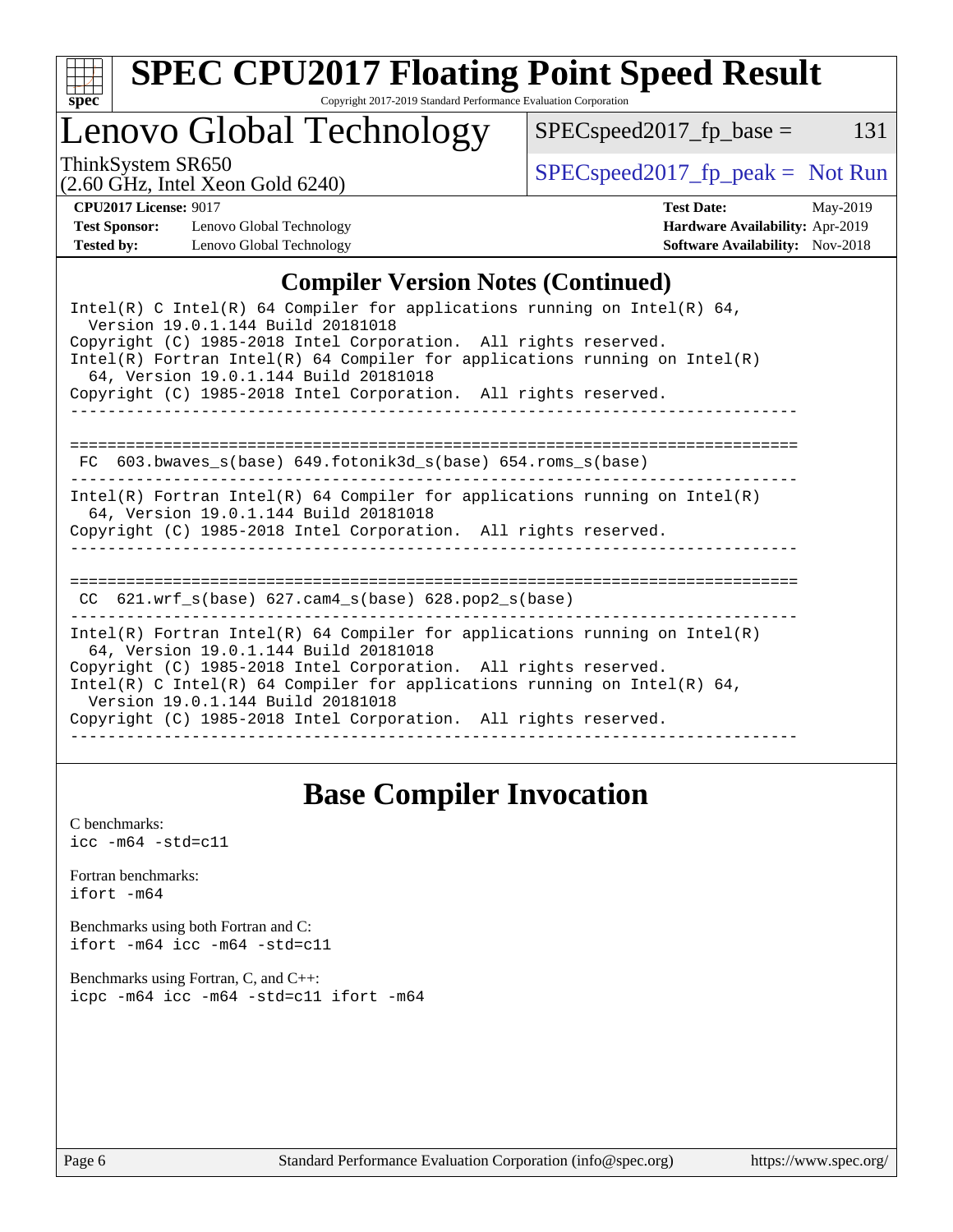

#### **[SPEC CPU2017 Floating Point Speed Result](http://www.spec.org/auto/cpu2017/Docs/result-fields.html#SPECCPU2017FloatingPointSpeedResult)** Copyright 2017-2019 Standard Performance Evaluation Corporation

## Lenovo Global Technology

 $SPEC speed2017_fp\_base = 131$ 

(2.60 GHz, Intel Xeon Gold 6240)

ThinkSystem SR650  $SPEC speed2017$  [p\_peak = Not Run

**[Test Sponsor:](http://www.spec.org/auto/cpu2017/Docs/result-fields.html#TestSponsor)** Lenovo Global Technology **[Hardware Availability:](http://www.spec.org/auto/cpu2017/Docs/result-fields.html#HardwareAvailability)** Apr-2019 **[Tested by:](http://www.spec.org/auto/cpu2017/Docs/result-fields.html#Testedby)** Lenovo Global Technology **[Software Availability:](http://www.spec.org/auto/cpu2017/Docs/result-fields.html#SoftwareAvailability)** Nov-2018

**[CPU2017 License:](http://www.spec.org/auto/cpu2017/Docs/result-fields.html#CPU2017License)** 9017 **[Test Date:](http://www.spec.org/auto/cpu2017/Docs/result-fields.html#TestDate)** May-2019

## **[Base Portability Flags](http://www.spec.org/auto/cpu2017/Docs/result-fields.html#BasePortabilityFlags)**

 603.bwaves\_s: [-DSPEC\\_LP64](http://www.spec.org/cpu2017/results/res2019q3/cpu2017-20190708-16016.flags.html#suite_basePORTABILITY603_bwaves_s_DSPEC_LP64) 607.cactuBSSN\_s: [-DSPEC\\_LP64](http://www.spec.org/cpu2017/results/res2019q3/cpu2017-20190708-16016.flags.html#suite_basePORTABILITY607_cactuBSSN_s_DSPEC_LP64) 619.lbm\_s: [-DSPEC\\_LP64](http://www.spec.org/cpu2017/results/res2019q3/cpu2017-20190708-16016.flags.html#suite_basePORTABILITY619_lbm_s_DSPEC_LP64) 621.wrf\_s: [-DSPEC\\_LP64](http://www.spec.org/cpu2017/results/res2019q3/cpu2017-20190708-16016.flags.html#suite_basePORTABILITY621_wrf_s_DSPEC_LP64) [-DSPEC\\_CASE\\_FLAG](http://www.spec.org/cpu2017/results/res2019q3/cpu2017-20190708-16016.flags.html#b621.wrf_s_baseCPORTABILITY_DSPEC_CASE_FLAG) [-convert big\\_endian](http://www.spec.org/cpu2017/results/res2019q3/cpu2017-20190708-16016.flags.html#user_baseFPORTABILITY621_wrf_s_convert_big_endian_c3194028bc08c63ac5d04de18c48ce6d347e4e562e8892b8bdbdc0214820426deb8554edfa529a3fb25a586e65a3d812c835984020483e7e73212c4d31a38223) 627.cam4\_s: [-DSPEC\\_LP64](http://www.spec.org/cpu2017/results/res2019q3/cpu2017-20190708-16016.flags.html#suite_basePORTABILITY627_cam4_s_DSPEC_LP64) [-DSPEC\\_CASE\\_FLAG](http://www.spec.org/cpu2017/results/res2019q3/cpu2017-20190708-16016.flags.html#b627.cam4_s_baseCPORTABILITY_DSPEC_CASE_FLAG) 628.pop2\_s: [-DSPEC\\_LP64](http://www.spec.org/cpu2017/results/res2019q3/cpu2017-20190708-16016.flags.html#suite_basePORTABILITY628_pop2_s_DSPEC_LP64) [-DSPEC\\_CASE\\_FLAG](http://www.spec.org/cpu2017/results/res2019q3/cpu2017-20190708-16016.flags.html#b628.pop2_s_baseCPORTABILITY_DSPEC_CASE_FLAG) [-convert big\\_endian](http://www.spec.org/cpu2017/results/res2019q3/cpu2017-20190708-16016.flags.html#user_baseFPORTABILITY628_pop2_s_convert_big_endian_c3194028bc08c63ac5d04de18c48ce6d347e4e562e8892b8bdbdc0214820426deb8554edfa529a3fb25a586e65a3d812c835984020483e7e73212c4d31a38223) [-assume byterecl](http://www.spec.org/cpu2017/results/res2019q3/cpu2017-20190708-16016.flags.html#user_baseFPORTABILITY628_pop2_s_assume_byterecl_7e47d18b9513cf18525430bbf0f2177aa9bf368bc7a059c09b2c06a34b53bd3447c950d3f8d6c70e3faf3a05c8557d66a5798b567902e8849adc142926523472) 638.imagick\_s: [-DSPEC\\_LP64](http://www.spec.org/cpu2017/results/res2019q3/cpu2017-20190708-16016.flags.html#suite_basePORTABILITY638_imagick_s_DSPEC_LP64) 644.nab\_s: [-DSPEC\\_LP64](http://www.spec.org/cpu2017/results/res2019q3/cpu2017-20190708-16016.flags.html#suite_basePORTABILITY644_nab_s_DSPEC_LP64) 649.fotonik3d\_s: [-DSPEC\\_LP64](http://www.spec.org/cpu2017/results/res2019q3/cpu2017-20190708-16016.flags.html#suite_basePORTABILITY649_fotonik3d_s_DSPEC_LP64) 654.roms\_s: [-DSPEC\\_LP64](http://www.spec.org/cpu2017/results/res2019q3/cpu2017-20190708-16016.flags.html#suite_basePORTABILITY654_roms_s_DSPEC_LP64)

## **[Base Optimization Flags](http://www.spec.org/auto/cpu2017/Docs/result-fields.html#BaseOptimizationFlags)**

[C benchmarks](http://www.spec.org/auto/cpu2017/Docs/result-fields.html#Cbenchmarks):

[-xCORE-AVX512](http://www.spec.org/cpu2017/results/res2019q3/cpu2017-20190708-16016.flags.html#user_CCbase_f-xCORE-AVX512) [-ipo](http://www.spec.org/cpu2017/results/res2019q3/cpu2017-20190708-16016.flags.html#user_CCbase_f-ipo) [-O3](http://www.spec.org/cpu2017/results/res2019q3/cpu2017-20190708-16016.flags.html#user_CCbase_f-O3) [-no-prec-div](http://www.spec.org/cpu2017/results/res2019q3/cpu2017-20190708-16016.flags.html#user_CCbase_f-no-prec-div) [-qopt-prefetch](http://www.spec.org/cpu2017/results/res2019q3/cpu2017-20190708-16016.flags.html#user_CCbase_f-qopt-prefetch) [-ffinite-math-only](http://www.spec.org/cpu2017/results/res2019q3/cpu2017-20190708-16016.flags.html#user_CCbase_f_finite_math_only_cb91587bd2077682c4b38af759c288ed7c732db004271a9512da14a4f8007909a5f1427ecbf1a0fb78ff2a814402c6114ac565ca162485bbcae155b5e4258871) [-qopt-mem-layout-trans=4](http://www.spec.org/cpu2017/results/res2019q3/cpu2017-20190708-16016.flags.html#user_CCbase_f-qopt-mem-layout-trans_fa39e755916c150a61361b7846f310bcdf6f04e385ef281cadf3647acec3f0ae266d1a1d22d972a7087a248fd4e6ca390a3634700869573d231a252c784941a8) [-qopenmp](http://www.spec.org/cpu2017/results/res2019q3/cpu2017-20190708-16016.flags.html#user_CCbase_qopenmp_16be0c44f24f464004c6784a7acb94aca937f053568ce72f94b139a11c7c168634a55f6653758ddd83bcf7b8463e8028bb0b48b77bcddc6b78d5d95bb1df2967) [-DSPEC\\_OPENMP](http://www.spec.org/cpu2017/results/res2019q3/cpu2017-20190708-16016.flags.html#suite_CCbase_DSPEC_OPENMP)

[Fortran benchmarks](http://www.spec.org/auto/cpu2017/Docs/result-fields.html#Fortranbenchmarks):

[-DSPEC\\_OPENMP](http://www.spec.org/cpu2017/results/res2019q3/cpu2017-20190708-16016.flags.html#suite_FCbase_DSPEC_OPENMP) [-xCORE-AVX512](http://www.spec.org/cpu2017/results/res2019q3/cpu2017-20190708-16016.flags.html#user_FCbase_f-xCORE-AVX512) [-ipo](http://www.spec.org/cpu2017/results/res2019q3/cpu2017-20190708-16016.flags.html#user_FCbase_f-ipo) [-O3](http://www.spec.org/cpu2017/results/res2019q3/cpu2017-20190708-16016.flags.html#user_FCbase_f-O3) [-no-prec-div](http://www.spec.org/cpu2017/results/res2019q3/cpu2017-20190708-16016.flags.html#user_FCbase_f-no-prec-div) [-qopt-prefetch](http://www.spec.org/cpu2017/results/res2019q3/cpu2017-20190708-16016.flags.html#user_FCbase_f-qopt-prefetch) [-ffinite-math-only](http://www.spec.org/cpu2017/results/res2019q3/cpu2017-20190708-16016.flags.html#user_FCbase_f_finite_math_only_cb91587bd2077682c4b38af759c288ed7c732db004271a9512da14a4f8007909a5f1427ecbf1a0fb78ff2a814402c6114ac565ca162485bbcae155b5e4258871) [-qopt-mem-layout-trans=4](http://www.spec.org/cpu2017/results/res2019q3/cpu2017-20190708-16016.flags.html#user_FCbase_f-qopt-mem-layout-trans_fa39e755916c150a61361b7846f310bcdf6f04e385ef281cadf3647acec3f0ae266d1a1d22d972a7087a248fd4e6ca390a3634700869573d231a252c784941a8) [-qopenmp](http://www.spec.org/cpu2017/results/res2019q3/cpu2017-20190708-16016.flags.html#user_FCbase_qopenmp_16be0c44f24f464004c6784a7acb94aca937f053568ce72f94b139a11c7c168634a55f6653758ddd83bcf7b8463e8028bb0b48b77bcddc6b78d5d95bb1df2967) [-nostandard-realloc-lhs](http://www.spec.org/cpu2017/results/res2019q3/cpu2017-20190708-16016.flags.html#user_FCbase_f_2003_std_realloc_82b4557e90729c0f113870c07e44d33d6f5a304b4f63d4c15d2d0f1fab99f5daaed73bdb9275d9ae411527f28b936061aa8b9c8f2d63842963b95c9dd6426b8a)

[Benchmarks using both Fortran and C](http://www.spec.org/auto/cpu2017/Docs/result-fields.html#BenchmarksusingbothFortranandC):

[-xCORE-AVX512](http://www.spec.org/cpu2017/results/res2019q3/cpu2017-20190708-16016.flags.html#user_CC_FCbase_f-xCORE-AVX512) [-ipo](http://www.spec.org/cpu2017/results/res2019q3/cpu2017-20190708-16016.flags.html#user_CC_FCbase_f-ipo) [-O3](http://www.spec.org/cpu2017/results/res2019q3/cpu2017-20190708-16016.flags.html#user_CC_FCbase_f-O3) [-no-prec-div](http://www.spec.org/cpu2017/results/res2019q3/cpu2017-20190708-16016.flags.html#user_CC_FCbase_f-no-prec-div) [-qopt-prefetch](http://www.spec.org/cpu2017/results/res2019q3/cpu2017-20190708-16016.flags.html#user_CC_FCbase_f-qopt-prefetch) [-ffinite-math-only](http://www.spec.org/cpu2017/results/res2019q3/cpu2017-20190708-16016.flags.html#user_CC_FCbase_f_finite_math_only_cb91587bd2077682c4b38af759c288ed7c732db004271a9512da14a4f8007909a5f1427ecbf1a0fb78ff2a814402c6114ac565ca162485bbcae155b5e4258871) [-qopt-mem-layout-trans=4](http://www.spec.org/cpu2017/results/res2019q3/cpu2017-20190708-16016.flags.html#user_CC_FCbase_f-qopt-mem-layout-trans_fa39e755916c150a61361b7846f310bcdf6f04e385ef281cadf3647acec3f0ae266d1a1d22d972a7087a248fd4e6ca390a3634700869573d231a252c784941a8) [-qopenmp](http://www.spec.org/cpu2017/results/res2019q3/cpu2017-20190708-16016.flags.html#user_CC_FCbase_qopenmp_16be0c44f24f464004c6784a7acb94aca937f053568ce72f94b139a11c7c168634a55f6653758ddd83bcf7b8463e8028bb0b48b77bcddc6b78d5d95bb1df2967) [-DSPEC\\_OPENMP](http://www.spec.org/cpu2017/results/res2019q3/cpu2017-20190708-16016.flags.html#suite_CC_FCbase_DSPEC_OPENMP) [-nostandard-realloc-lhs](http://www.spec.org/cpu2017/results/res2019q3/cpu2017-20190708-16016.flags.html#user_CC_FCbase_f_2003_std_realloc_82b4557e90729c0f113870c07e44d33d6f5a304b4f63d4c15d2d0f1fab99f5daaed73bdb9275d9ae411527f28b936061aa8b9c8f2d63842963b95c9dd6426b8a)

[Benchmarks using Fortran, C, and C++:](http://www.spec.org/auto/cpu2017/Docs/result-fields.html#BenchmarksusingFortranCandCXX)

[-xCORE-AVX512](http://www.spec.org/cpu2017/results/res2019q3/cpu2017-20190708-16016.flags.html#user_CC_CXX_FCbase_f-xCORE-AVX512) [-ipo](http://www.spec.org/cpu2017/results/res2019q3/cpu2017-20190708-16016.flags.html#user_CC_CXX_FCbase_f-ipo) [-O3](http://www.spec.org/cpu2017/results/res2019q3/cpu2017-20190708-16016.flags.html#user_CC_CXX_FCbase_f-O3) [-no-prec-div](http://www.spec.org/cpu2017/results/res2019q3/cpu2017-20190708-16016.flags.html#user_CC_CXX_FCbase_f-no-prec-div) [-qopt-prefetch](http://www.spec.org/cpu2017/results/res2019q3/cpu2017-20190708-16016.flags.html#user_CC_CXX_FCbase_f-qopt-prefetch) [-ffinite-math-only](http://www.spec.org/cpu2017/results/res2019q3/cpu2017-20190708-16016.flags.html#user_CC_CXX_FCbase_f_finite_math_only_cb91587bd2077682c4b38af759c288ed7c732db004271a9512da14a4f8007909a5f1427ecbf1a0fb78ff2a814402c6114ac565ca162485bbcae155b5e4258871) [-qopt-mem-layout-trans=4](http://www.spec.org/cpu2017/results/res2019q3/cpu2017-20190708-16016.flags.html#user_CC_CXX_FCbase_f-qopt-mem-layout-trans_fa39e755916c150a61361b7846f310bcdf6f04e385ef281cadf3647acec3f0ae266d1a1d22d972a7087a248fd4e6ca390a3634700869573d231a252c784941a8) [-qopenmp](http://www.spec.org/cpu2017/results/res2019q3/cpu2017-20190708-16016.flags.html#user_CC_CXX_FCbase_qopenmp_16be0c44f24f464004c6784a7acb94aca937f053568ce72f94b139a11c7c168634a55f6653758ddd83bcf7b8463e8028bb0b48b77bcddc6b78d5d95bb1df2967) [-DSPEC\\_OPENMP](http://www.spec.org/cpu2017/results/res2019q3/cpu2017-20190708-16016.flags.html#suite_CC_CXX_FCbase_DSPEC_OPENMP) [-nostandard-realloc-lhs](http://www.spec.org/cpu2017/results/res2019q3/cpu2017-20190708-16016.flags.html#user_CC_CXX_FCbase_f_2003_std_realloc_82b4557e90729c0f113870c07e44d33d6f5a304b4f63d4c15d2d0f1fab99f5daaed73bdb9275d9ae411527f28b936061aa8b9c8f2d63842963b95c9dd6426b8a)

The flags files that were used to format this result can be browsed at

<http://www.spec.org/cpu2017/flags/Intel-ic18.0-official-linux64.2019-04-02.html> <http://www.spec.org/cpu2017/flags/Lenovo-Platform-SPECcpu2017-Flags-V1.2-CLX-D.html>

You can also download the XML flags sources by saving the following links: <http://www.spec.org/cpu2017/flags/Intel-ic18.0-official-linux64.2019-04-02.xml> <http://www.spec.org/cpu2017/flags/Lenovo-Platform-SPECcpu2017-Flags-V1.2-CLX-D.xml>